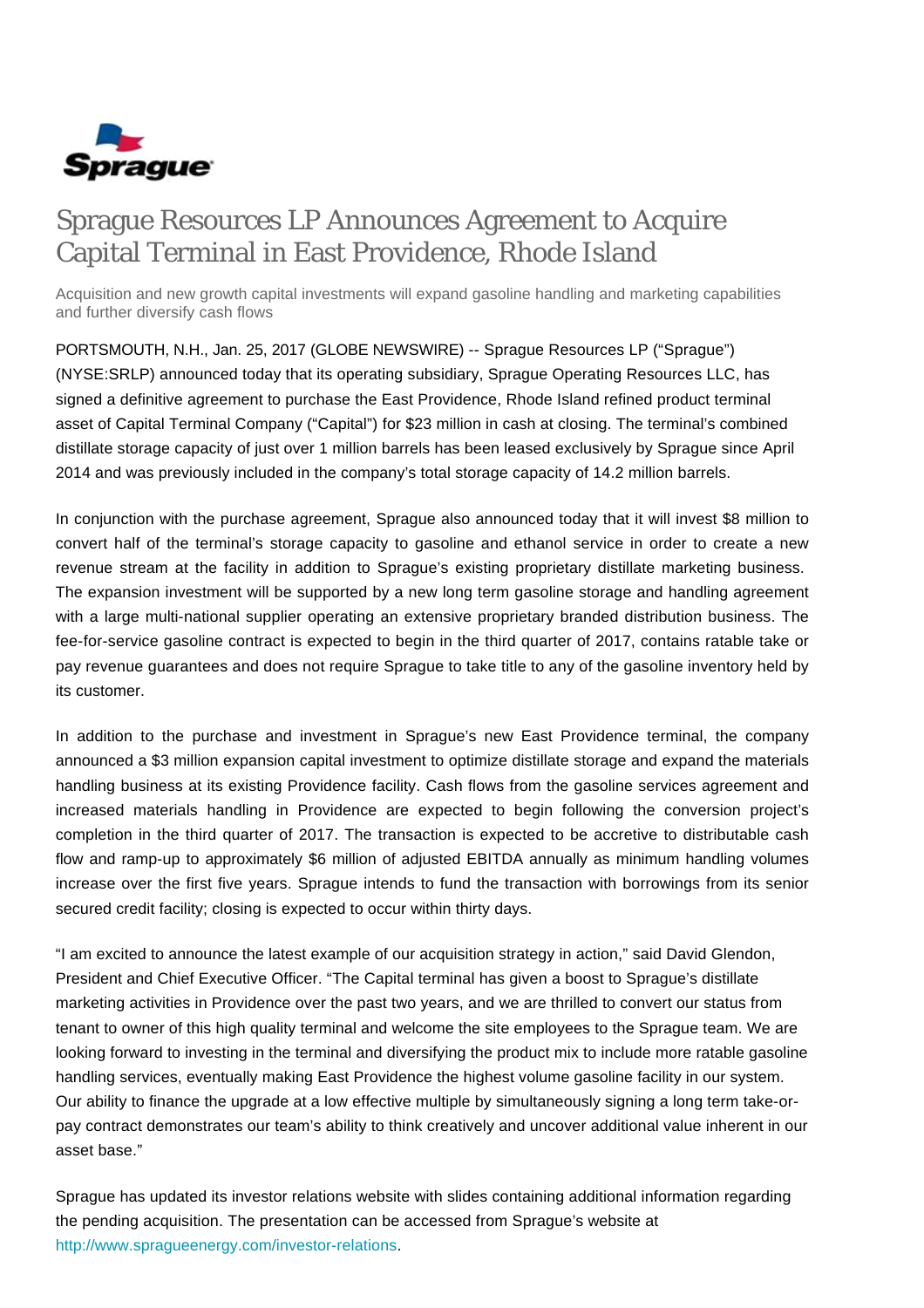## About Sprague Resources LP

Sprague Resources LP is engaged in the purchase, storage, distribution and sale of refined petroleum products and natural gas. The company also provides storage and handling services for a broad range of materials. More information concerning Sprague can be found at [www.spragueenergy.com](http://www.spragueenergy.com/).

# Forward-Looking Statements

This press release may include forward-looking statements. These forward-looking statements involve risks and uncertainties and other factors that are difficult to predict and many of which are beyond management's control. Although Sprague believes that the assumptions underlying these statements are reasonable, investors are cautioned that such forward-looking statements are inherently uncertain and involve risks that may affect our business prospects and performance causing actual results to differ from those discussed in the foregoing release. Such risks and uncertainties include, by way of example and not of limitation: increased competition for our products or services; changes in supply or demand for our products; changes in operating conditions and costs; changes in the level of environmental remediation spending; potential equipment malfunction; potential labor issues; the legislative or regulatory environment; terminal construction/repair delays; nonperformance by major customers or suppliers; and political and economic conditions, including the impact of potential terrorist acts and international hostilities. These and other applicable risks and uncertainties have been described more fully in Sprague's most recent Annual Report on Form 10-K filed with the U.S. Securities and Exchange Commission ("SEC") on March 10, 2016, and in our subsequent Form 10-Q filings, as well as Form 8-K and other documents filed with the SEC. Sprague undertakes no obligation and does not intend to update any forward-looking statements to reflect new information or future events. You are cautioned not to place undue reliance on these forward-looking statements, which speak only as of the date of this press release.

# Non-GAAP Financial Measures

To supplement the financial information presented in accordance with United States generally accepted accounting principles ("GAAP"), Sprague's management uses certain non-GAAP financial measurements to evaluate its results of operations which include EBITDA, adjusted EBITDA, adjusted gross margin and distributable cash flow. Sprague believes that investors benefit from having access to the same financial measures that are used by its management and that these measures are useful to investors because they aid in comparing its operating performance with that of other companies with similar operations.

As EBITDA, adjusted EBITDA, adjusted gross margin and distributable cash flow are measures not prepared in accordance with GAAP they should not be considered as alternatives to net income (loss), or operating income or any other measure of financial performance presented in accordance with GAAP. Additionally, Sprague's calculations of non-GAAP measures may not be comparable to similarly titled measures of other businesses because they may be defined differently by other companies.

You can find disclosures on our use of these non-GAAP measures, as well as reconciliations between GAAP and these non-GAAP measures, in Sprague's "Non-GAAP Measures Quarterly Supplement" located in the Investor Relations section of Sprague's website, [www.spragueenergy.com.](http://www.spragueenergy.com/)

### EBITDA

Sprague defines EBITDA as net income (loss) before interest, income taxes, depreciation and amortization. EBITDA is used as a supplemental financial measure by external users of Sprague's financial statements, such as investors, trade suppliers, research analysts and commercial banks to assess:

The financial performance of Sprague's assets, operations and return on capital without